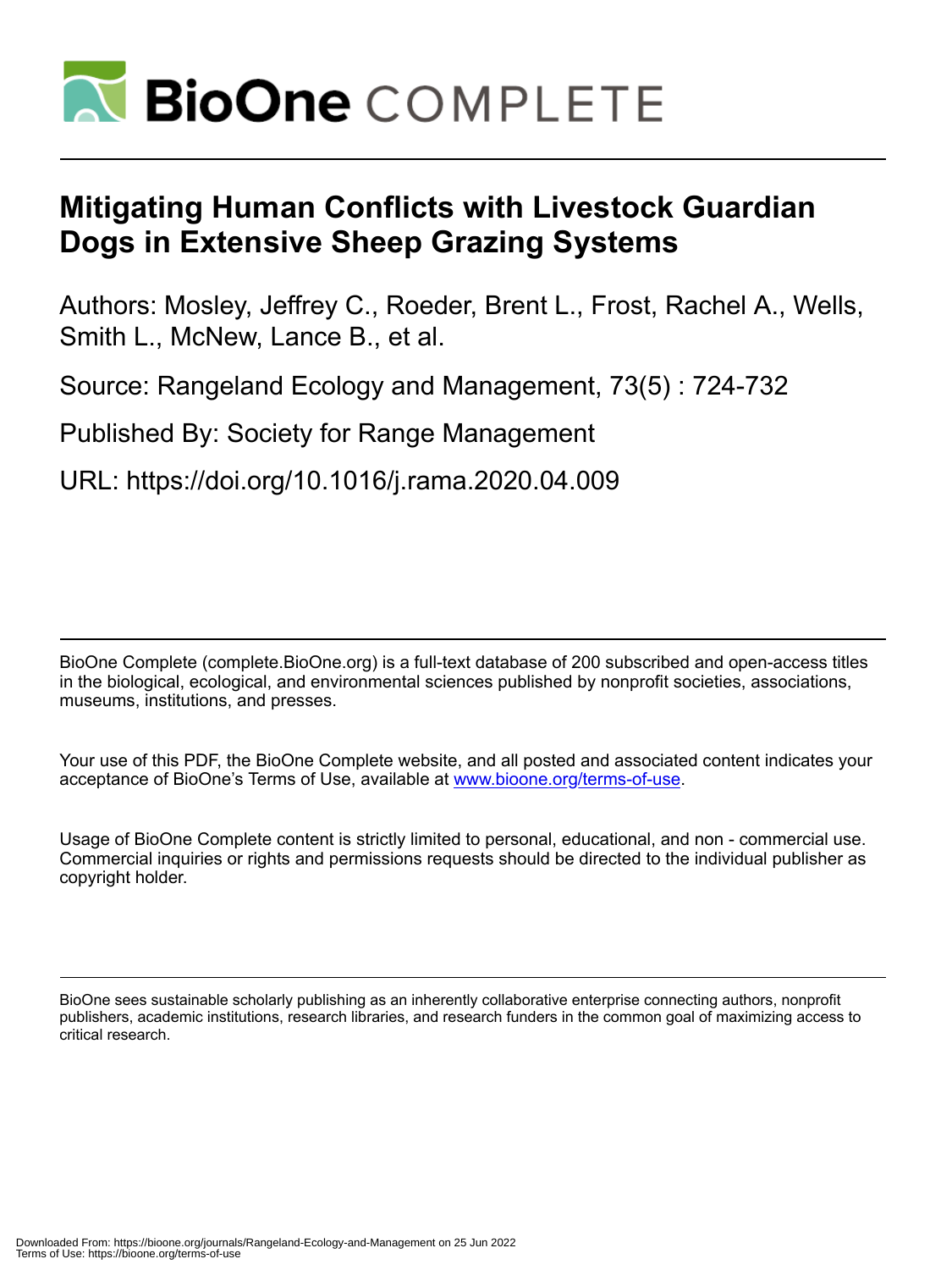Contents lists available at [ScienceDirect](http://www.ScienceDirect.com)







journal homepage: [www.elsevier.com/locate/rama](http://www.elsevier.com/locate/rama)

# Mitigating Human Conflicts with Livestock Guardian Dogs in Extensive Sheep Grazing Systems



Jeffrey C. Mosleyª\*, Brent L. Roederª, Rachel A. Frostª, Smith L. Wells<sup>b</sup>, Lance B. McNewª, Patrick E. Clark<sup>c</sup>

<sup>a</sup> *Department of Animal and Range Sciences, Montana State University, Bozeman, MT 59717, USA*

<sup>b</sup> *Montana Department of Fish, Wildlife & Parks, Helena, MT 59620, USA*

<sup>c</sup> *Northwest Watershed Research Center, US Department of Agriculture–Agricultural Research Service, Boise, ID 83712, USA*

#### a r t i c l e i n f o

*Article history:* Received 21 January 2020 Revised 13 April 2020 Accepted 27 April 2020

*Keywords: Canis lupus* gray wolves grizzly bears livestock-predator coexistence livestock protection dogs *Ursus arctos horribilis*

#### A B S T R A C T

Livestock guardian dogs (LGDs) are an effective tool for limiting livestock depredation by wild and feral predators. Unfortunately, LGDs have bitten hikers, joggers, and mountain bikers. Strategies are needed to mitigate LGD-human conflicts, especially in landscapes inhabited by large, aggressive predators where the threat of livestock depredation is greatest. One recommendation is to keep groups of sheep protected by LGDs at least 400 m from high-use recreational sites, but few data exist to support or refute this strategy. We monitored sheep and LGDs with Global Positioning System collars at seven ranches during a 3-yr period to evaluate how far, and under what circumstances, LGDs roamed from their sheep. One band of sheep (i.e., flock) was studied per ranch, with a typical band composed of 600−800 mature ewes with 900−1 200 lambs. Sheep were herded in extensive grazing systems within their traditional summer or fall grazing areas in foothill and mountain landscapes of southwestern and west-central Montana. Three bands of sheep inhabited landscapes with a greater threat of depredation by gray wolves and grizzly bears, and 4 bands of sheep inhabited landscapes where the threat of depredation was mostly from coyotes. The mean and median LGD-sheep distance across all LGDs and time periods was 164 m and 86 m, respectively. LGDs roamed farther from their sheep during nighttime and crepuscular periods than during daytime; farther when the moon was more fully illuminated; farther during fall than summer; and farther in landscapes without gray wolves and grizzly bears. Female LGDs roamed farther than males. Juvenile LGDs did not roam farther than adult LGDs. Overall, our results from extensive domestic sheep grazing systems suggest that keeping range sheep 400 m away from recreation sites and rural residences will likely prevent > 90% of agonistic LGD encounters with humans.

© 2020 The Author(s). Published by Elsevier Inc. on behalf of The Society for Range Management. This is an open access article under the CC BY-NC-ND license. [\(http://creativecommons.org/licenses/by-nc-nd/4.0/\)](http://creativecommons.org/licenses/by-nc-nd/4.0/)

## **Introduction**

Range livestock agriculture and predator conservation are both fundamentally important. Properly managed livestock grazing is the most sustainable form of agriculture, requiring few inputs of nonrenewable resources while using natural biological processes to produce food, fiber, and other products that sustain human life (Vavra et al. 1994; Laycock et al. 1996; Holecheck 2009; 2013). Similarly, predation by mammalian predators is a natural biological process that helps regulate wild prey abundance, thereby sustaining ecosystem function and healthy wildlife populations

[\(Prugh](#page-9-0) et al. 2009; [Ripple](#page-9-0) et al. 2014). Unfortunately, humans and their livestock experience conflict when predators harass, injure, or kill livestock, and predators experience conflict when humans retaliate by harassing, injuring, or killing predators. Management strategies are needed to facilitate livestock-predator coexistence.

For sheep producers in the western United States, depredation by wild and feral predators is a major economic burden. For example, in Montana, Wyoming, and Idaho during 2018, predators killed 44 300 sheep valued at \$7.8 million [\(USDA-NASS](#page-9-0) 2019a, [2019b,](#page-9-0) [2019c\)](#page-9-0). The threat of depredation also inflicts indirect costs without injuring or killing sheep, through reduced sheep production (e.g., lower reproductive performance, lower weight gain, lower fleece weights) and increased costs of [depredation](#page-8-0) control (Howery and DeLiberto 2004; [Scasta](#page-9-0) et al. 2018).

<sup>∗</sup> Correspondence author.

<https://doi.org/10.1016/j.rama.2020.04.009>

1550-7424/© 2020 The Author(s). Published by Elsevier Inc. on behalf of The Society for Range Management. This is an open access article under the CC BY-NC-ND license. [\(http://creativecommons.org/licenses/by-nc-nd/4.0/\)](http://creativecommons.org/licenses/by-nc-nd/4.0/)

*E-mail address:* [jmosley@montana.edu](mailto:jmosley@montana.edu) (J.C. Mosley).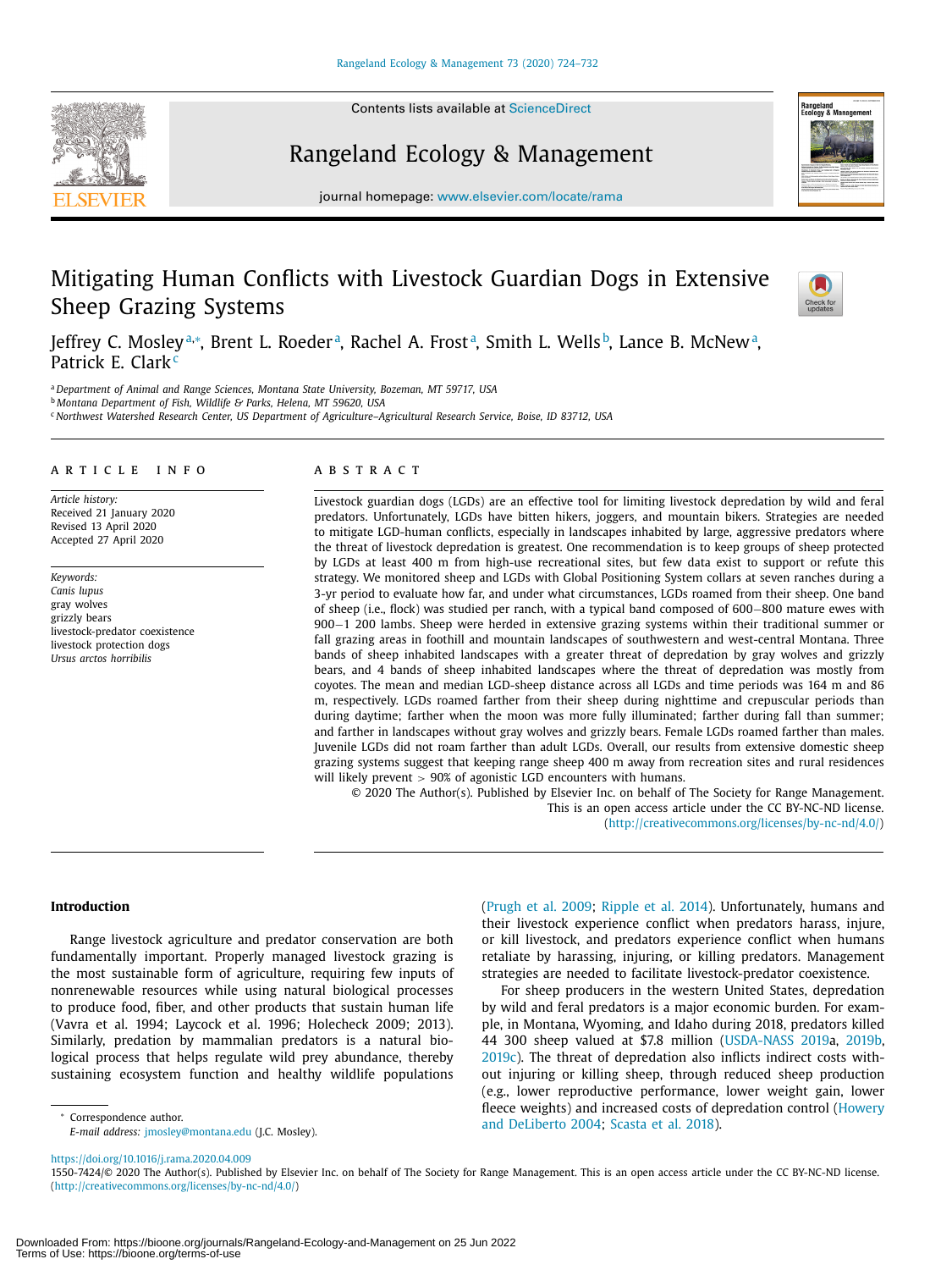Effective suppression of livestock depredation often requires the integrated use of several techniques, including both lethal and nonlethal methods [\(Knowlton](#page-8-0) et al. 1999; [Miller](#page-8-0) et al. 2016). The use of livestock guardian dogs (LGDs; *Canis familiaris*) is one tool that is currently more socially acceptable in the United States than other methods of predator control [\(](#page-9-0)[Bruskotter](#page-8-0) et al. 2009; Slagle et al. 2017), and the use of LGDs has proven effective in the western United States. LGDs have suppressed sheep depredation by large and small predators including gray wolves *(C. lupus),* grizzly bears *(Ursus arctos horribilis),* black bears *(Ursus americanus),* mountain lions *(Felis concolor),* coyotes *(C. latrans),* bobcats *(Lynx rufus),* and red foxes (*Vulpes vulpes;* Green and [Woodruff 1989,](#page-8-0) [1993;](#page-8-0) Andelt and [Hopper](#page-9-0) 2000; [Bangs](#page-8-0) et al. 2005; [Scasta](#page-9-0) et al. 2017; Stone et al. 2017).

LGDs protect sheep by remaining near them and actively defending the sheep against predators when necessary (McGrew and Blakesley 1982; [Coppinger](#page-8-0) et al. 1983; [Allen](#page-8-0) et al. 2016). Barking by LGDs alerts the sheep and their human herder (i.e., shepherd) when a predator is nearby, and sheep learn to group together with LGDs when predators approach (McGrew and [Blakesley](#page-8-0) 1982; [Andelt](#page-8-0) 2004; [Allen](#page-8-0) et al. 2016). Most coyotes, mountain lions, and black bears can be chased away relatively easily by LGDs [\(Jorgensen](#page-8-0) 1979; Green and [Woodruff 1989\)](#page-8-0). Depredation by grizzly bears and gray wolves is more difficult for LGDs to dissuade (Green and [Woodruff 1989;](#page-8-0) [Bangs](#page-8-0) et al. 2005).

As gray wolf and grizzly bear populations have increased and expanded their ranges in the western United States, livestock [depredations](#page-9-0) have increased [\(Bangs](#page-8-0) et al. 2005; Sommers et al. 2010; [Wells](#page-9-0) et al. 2019; [Windh](#page-9-0) et al. 2019) and more ranchers have begun using LGDs to protect their livestock. Ten percent of US sheep producers used LGDs in 2004 versus 24% of sheep producers in 2014 [\(USDA-APHIS](#page-9-0) 2015). In Montana, 69% of sheep producers used LGDs in 2019 [\(MWGA-MSU](#page-9-0) 2020). Concurrently, outdoor recreation and rural residential development have also increased, especially in the western United States (Ahmed and [Jackson-Smith](#page-8-0) 2019; [Thomas](#page-9-0) and Reed 2019). An unfortunate consequence has been increased confrontations between LGDs and humans. In some cases, LGDs have bitten hikers, joggers, and mountain bikers, and in at least one incident the sheep producer received criminal penalties and his civil case ended in a \$1 million settlement agreement [\(Riccardi](#page-9-0) 2009; [Lofholm](#page-8-0) 2014; Wyrick 2016). The American Sheep Industry [Association](#page-9-0) (ASI) developed best management practices (BMPs) to help sheep producers optimize the use of LGDs and minimize potential conflicts with neighbors and recreationists (Reece and [Brown](#page-9-0) 2011). One of these BMPs recommends that groups of sheep guarded by LGDs should be kept at least 400 m (0.25 mile) from any trailhead, campground, or picnic area during weekends, holidays, or other potentially high recreational use periods. Similarly, the US Forest Service and the Bureau of Land Management have stipulated that groups of sheep protected by LGDs must remain at least 400 m away from highly used recreational trails in some public land areas [\(Lofholm](#page-8-0) 2014). Few data exist to support or refute this guideline. In response, we used Global Positioning System (GPS) collars to evaluate how far, and under what circumstances, LGDs roamed from their sheep in extensively herded rangeland grazing systems.

#### **Methods**

#### *Study area*

We studied LGD behavior on seven ranches in seven different counties across southwestern and west-central Montana: Beaverhead County, Broadwater County, Lewis and Clark County, Madison County, Meagher County, Powell County, and Sweetgrass County. One band of sheep was studied per ranch, with each band composed of about 600−800 mature ewes with 900−1 200 lambs. All seven bands grazed within their traditional summer or fall grazing areas in foothill and mountain rangeland that included federal, state, and private lands. The seven grazing areas were separated from each other by  $\geq$  115 km. Vegetation and topography were typical of foothill and mountain landscapes within the Northern Rocky Mountains, with foothill grasslands, sagebrush steppe, mountain meadows, and coniferous forest vegetation types (Pfister et al. 1977; [Mueggler](#page-8-0) and Stewart 1980), and [recreational](#page-9-0) activity was minimal to none in the seven landscapes during our study*.* We acknowledge that recreational activity in the vicinity of the sheep could possibly influence LGD behavior. However, we are not aware of previous research that has addressed this question. We did not address this question because we were unable to reliably quantify the exact location, type, or intensity of human activity on extensive foothill and mountain recreational landscapes. Therefore, we purposely controlled the potential effect of this variable by confining our study within seven landscapes where recreational activity was minimal to none.

Three bands of sheep inhabited landscapes with a greater threat of depredation by gray wolves and grizzly bears, and 4 bands of sheep inhabited landscapes where the threat of depredation was mostly from coyotes. We characterized the depredation threat within the 7 landscapes (i.e., high or low threat from gray wolves and grizzly bears) based on input from state and federal wildlife agency personnel and local livestock producers.

Each band of sheep was supervised by a herder who remained with the sheep during the study period. To help control sheep movements, herders used herding dogs, primarily Border Collies and Australian Shepherds. Herding dogs accompanied the herders during the day and stayed at the herders' camps each night. In contrast, LGDs were unsupervised by the herders. LGDs were bonded to the sheep and cohabited with them 24 h/d−<sup>1</sup> when the sheep were on the range, except for brief periods when herders fed dog food to LGDs near the herders' camps. It is generally recommended that LGDs not be fed at a herder's camp so as to discourage them from loitering nearby and abandoning the sheep (Green and [Woodruff 1999\).](#page-8-0) However, when sheep are grazing in foothill and mountain landscapes where bears and other large predators are present, dog food must be kept in heavy-duty bear-proof containers so as not to attract predators. The result is that LGDs are typically hand-fed (i.e., without a self-feeder) near the herder's camp, similar to how the herding dogs and horses are fed. Each band of sheep had 2−5 LGDs, which is common for ewe-lamb bands of this size on open range in the western United States (Green and [Woodruff 1988;](#page-8-0) [Andelt](#page-8-0) 2004).

Herders moved their sheep each night to a bedground located near the herder's camp because sheep are most vulnerable to depredation at night [\(Johnson](#page-8-0) and Griffel 1982; [O'Gara](#page-9-0) et al. 1983; [Stone](#page-9-0) et al. 2017). In a typical day, the herder rousted the sheep off the bedground near daylight and herded the sheep toward the day's grazing areas where the sheep remained until late afternoon or early evening. Next, sheep were moved to their bedground and bedded down around dusk each night. Bedgrounds were generally relocated to new areas on the range every 1−3 d.

#### *Animal care*

Our procedures for this study of LGD behavior adhered to the *Guide for the Care and Use of Laboratory Animals* (NAS [2011\)](#page-9-0) and the *Guide for the Care and Use of Agricultural Animals in Research and Teaching* (FASS [2010\)](#page-8-0). We obtained ethics approval from the Institutional Animal Care and Use Committee of Montana State University (protocol number 2011-55) and the Montana State University Agricultural Animal Care and Use Committee (protocol number 2011-AA04).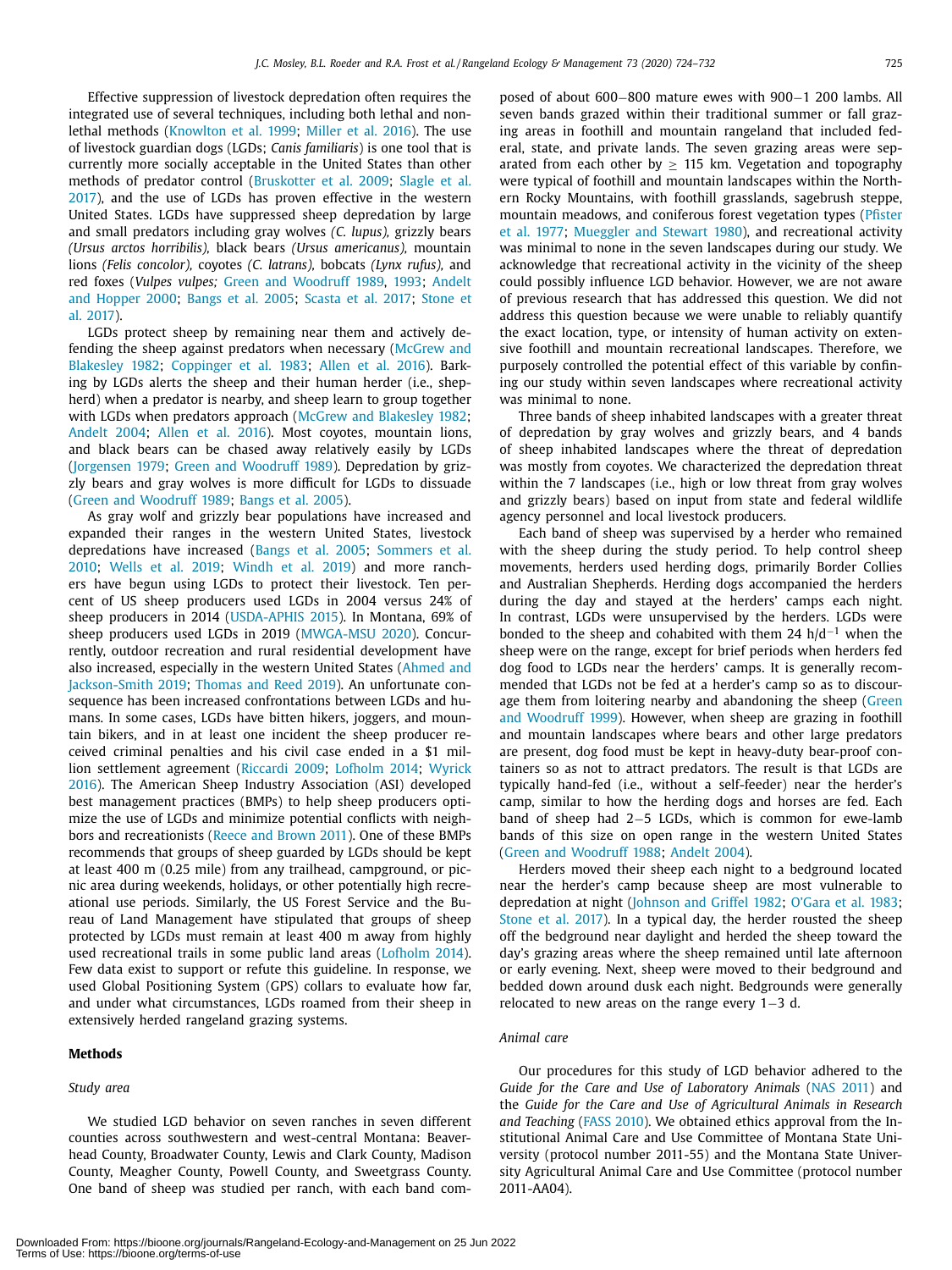#### **Table 1**

Name, age, sex, and breed of the 13 livestock guardian dogs (LGDs) used in the data analyses, guarding sheep on 7 different ranches on foothill and mountain landscapes with higher or low presence of gray wolves and grizzly bears, during summer or fall 2012–2014 in southwestern and west-central Montana.

| Yr   | Gray wolf & grizzly bear presence | Season <sup>1</sup> | Ranch location (county) | LGD                | Age <sup>2</sup> | Sex    | Breed                                   |
|------|-----------------------------------|---------------------|-------------------------|--------------------|------------------|--------|-----------------------------------------|
| 2012 | Higher                            |                     | Beaverhead              | Chuck1             | Adult            | Male   | Komondor                                |
|      | Higher                            |                     | Beaverhead              | Nick               | Adult            | Male   | Akbash $\times$ Great Pyrenees          |
|      | Low                               |                     | Meagher                 | Smokey             | Juvenile         | Male   | Spanish Mastiff $\times$ Great Pyrenees |
|      | Low                               |                     | Meagher                 | Unknown1           | Adult            | Female | Miramma                                 |
|      | Low                               |                     | Meagher                 | Unknown2           | Adult            | Female | Komondor                                |
|      | Low                               | Su & F              | Madison                 | Jasmine            | Adult            | Female | Akbash $\times$ Great Pyrenees          |
| 2013 | Higher                            | Su                  | Powell                  | Tiki               | Adult            | Male   | Akbash $\times$ Great Pyrenees          |
|      | Higher                            | Su                  | Lewis & Clark           | Lewis              | Adult            | Male   | Sharplaninatz cross                     |
|      | Higher                            | Su                  | Lewis & Clark           | Goliath            | Juvenile         | Male   | Sharplaninatz                           |
|      | Low                               | Su & F              | Broadwater              | Zilo               | Juvenile         | Male   | Akbash $\times$ Great Pyrenees          |
| 2014 | Higher                            | Su & F              | Beaverhead              | Rosa               | Adult            | Female | Akbash                                  |
|      | Low                               |                     | Meagher                 | Sven               | Adult            | Male   | Great Pyrenees                          |
|      | Low                               |                     | Sweetgrass              | Chuck <sub>2</sub> | Juvenile         | Male   | Akbash                                  |

<sup>1</sup> F indicates Fall; Su, Summer.

<sup>2</sup> Adult indicates <sup>5</sup>−<sup>9</sup> yr old; juvenile, <sup>1</sup>−<sup>2</sup> yr old.

#### *Data collection*

We placed custom Global Positioning System (GPS) tracking collars (Clark et al. [2006\)](#page-8-0) on 17 LGDs and 28 sheep during summer (June–August) or fall (September–November) across seven ranches and 3 yr (2012, 2013, 2014). We followed procedures similar to [Akyazi](#page-8-0) et al. (2018) and [Zingaro](#page-9-0) et al. (2018) and collared at least one LGD and at least one randomly selected mature ewe per band. We assumed that the collared ewe(s) in each band would exhibit spatial behavior that was representative of all the sheep in the band, especially given that the Targhee and Rambouillet sheep breeds used in our study are highly gregarious (ASI [2015\)](#page-8-0). The LGDs and sheep that we monitored in the landscapes with a higher threat of depredation by gray wolves and grizzly bears had some familiarity with gray wolves and grizzly bears before our study (i.e., some LGDs and sheep may have been pursued or harassed by gray wolves or grizzly bears or been present during gray wolf or grizzly bear depredation events). Conversely, the LGDs and sheep in the landscapes with a low threat of depredation by gray wolves and grizzly bears were naïve to these predators before our study.

We programmed the GPS collars to record the date, time, spatial position, and fix-quality parameters (e.g., Position Dilution of Precision [PDOP]) at 5-min intervals, 24 h/d<sup>-1</sup>. Average spatial accuracy of GPS locations was  $\leq$  5 m. We removed the GPS collars from the LGDs and sheep at the end of the summer or fall grazing seasons each year, at which time we downloaded the GPS data.

We augmented our field data collection by accessing the Naval Oceanography Portal [\(http://www.usno,](http://www.usno)navy.mil/) to obtain daily sunrise, sunset, moonrise, and moonset times for the entire field sampling period. From the same portal we obtained a daily index of lunar illumination (i.e., the fraction of the moon illuminated by the sun at midnight), which described the moon phase quantitatively. The fraction of the moon illuminated was 0.0 at new moon, 0.50 at first and last quarter, and 1.0 at full moon. We did not use daily cloud cover percentages to adjust lunar illumination values downward because previous research suggests that illumination can be increased with [reflectance](#page-8-0) off high thin clouds (Hahn et al. 1995; Kyba et al. [2011\)](#page-8-0).

#### *Data analysis*

We conducted our study under an Impact-Control design [\(Manly](#page-8-0) 2009) to contrast LGD-sheep distance in landscapes with and without much threat of depredation by gray wolves and grizzly bears. We assumed that differences in LGD-sheep distance between Impact landscapes (where the depredation threat from gray wolves and grizzly bears was greater) and Control landscapes

(where the depredation threat from gray wolves and grizzly bears was low) were due primarily to differences in gray wolf and grizzly bear presence. Strict experimental control of other biotic or abiotic factors that may have been confounded with the differences in gray wolf and grizzly bear presence was not possible because gray wolf and grizzly bear presence (higher vs. low) could not be randomly assigned to the landscapes.

We screened the GPS data for gross positioning errors and removed all locations with PDOP values  $\geq 10$  [\(Clark](#page-8-0) et al. 2017). We also excluded all locations when LGDs were not out on the range with the sheep (e.g., LGD visits to veterinarian, sheep in corral). Thirteen of the GPS collars on LGDs and 26 of the GPS collars on sheep provided usable data. For ranch  $\times$  grazing season combinations with usable data from more than one collared sheep, we analyzed data from only the individual ewe with the greatest number of recorded GPS locations. Altogether we analyzed  $> 144 000$  GPS locations from 13 LGDs and > 117 000 GPS locations from 9 sheep. We used ArcMap (Version 10.3.1) to convert GPS latitude and longitude records of LGDs and sheep to Universal Transverse Mercator (UTM) coordinates. Next, we aggregated the UTM coordinates by hour and calculated hourly mean UTM coordinates for each LGD and the sheep it was guarding. We aggregated the UTM data by hour because imperfect synchrony resulted from occasions when a GPS collar failed to record its location or required extra time to acquire its location.

We calculated Euclidean LGD-sheep distance (i.e., the distance between the hourly mean UTM location of an LGD and the hourly mean UTM location of the GPS-collared ewe within the band of sheep that the LGD was guarding). These data provided 12 223 hourly mean LGD-sheep distances from 13 LGDs across 3 yr within 7 bands of sheep on 7 different ranches (Tables 1 and [2\)](#page-4-0). The average and minimum numbers of LGD-sheep distances analyzed per LGD were 940 and 325, respectively (see [Table](#page-4-0) 2). Six of the LGDs protected sheep in landscapes where gray wolf and grizzly bear presence was higher, and seven LGDs protected sheep in areas where gray wolf and grizzly bear presence was low and the threat of depredation was mostly from coyotes. Nine LGDs were male, four were female, and all had been spayed or neutered before our study. Four LGDs were juvenile (1−2 yr old), and nine LGDs were adult (5−9 yr old). Eight different breeds and crosses were included among the 13 LGDs (see Table 1). Previous research has documented few differences among LGD breeds in LGD behavior or predator protection effectiveness (Green and [Woodruff 1988;](#page-8-0) [Andelt](#page-8-0) 1992, [1999;](#page-8-0) Kinka and [Young](#page-8-0) 2018, [2019\)](#page-8-0).

We assigned one of three time periods (daytime, nighttime, or crepuscular) to each of the 12 223 LGD-sheep distances. We defined daytime as 1 h postsunrise to 1 h presunset; we defined nighttime as 1 h postsunset to 1 h presunrise; and we defined cre-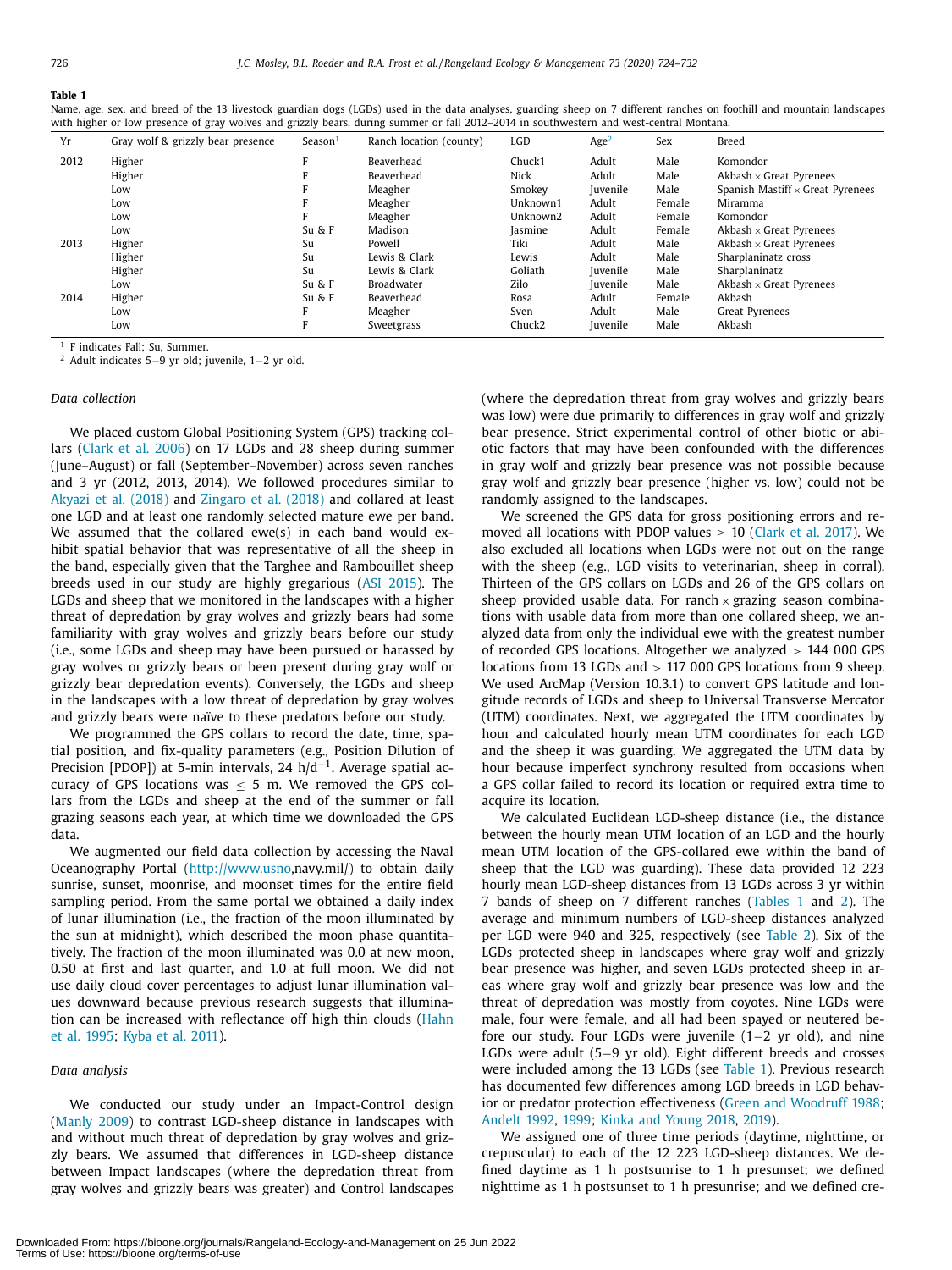#### <span id="page-4-0"></span>**Table 2**

Mean (standard deviation) distance, median distance, and number of hourly mean locations analyzed for 13 individual livestock guardian dogs (LGDs) and the sheep they were guarding. LGD-sheep distances were recorded during summer and fall 2012–2014 on foothill and mountain rangeland in southwestern and west-central Montana.

| LGD      | Mean LGD-sheep<br>distance(m) | Median LGD-sheep<br>$distance$ (m) | Minimum LGD-sheep<br>$distance$ (m) | Maximum LGD-sheep<br>distance $(m)$ | Hourly mean<br>locations $(n)$ |
|----------|-------------------------------|------------------------------------|-------------------------------------|-------------------------------------|--------------------------------|
| Chuck1   | 175 (370)                     | 68                                 |                                     | 1 970                               | 329                            |
| Nick     | 118 (127)                     | 70                                 |                                     | 1 300                               | 576                            |
| Smokey   | 198 (345)                     | 78                                 |                                     | 1936                                | 806                            |
| Unknown1 | 293 (312)                     | 197                                | b                                   | 1985                                | 1 4 3 8                        |
| Unknown2 | 287 (362)                     | 173                                |                                     | 1 9 6 5                             | 772                            |
| Jasmine  | 136 (179)                     | 72                                 | 4                                   | 1 7 1 3                             | 1 2 3 0                        |
| Tiki     | 93 (98)                       | 63                                 |                                     | 985                                 | 1 1 1 9                        |
| Lewis    | 79 (68)                       | 60                                 |                                     | 556                                 | 325                            |
| Goliath  | 213 (322)                     | 106                                |                                     | 994                                 | 876                            |
| Zilo     | 96 (123)                      | 66                                 |                                     | 1887                                | 1 9 9 4                        |
| Rosa     | 162 (252)                     | 104                                |                                     | 1981                                | 849                            |
| Sven     | 108 (138)                     | 73                                 | 4                                   | 1927                                | 859                            |
| Chuck2   | 174 (230)                     | 89                                 | 2                                   | 1 576                               | 1 0 5 0                        |
| Total    |                               |                                    |                                     |                                     | 12 2 23                        |
| Mean     | 164 (70)                      | 94 (43)                            | 3(2)                                | 1 675 (458)                         | 940 (450)                      |

puscular as the two 2-h periods surrounding sunrise and sunset [\(Rockhill](#page-9-0) et al. 2013). We also assigned a lunar illumination value to each of the 12 223 LGD-sheep distances. Lunar illumination values ranged from 0 to 1 based on the fraction of the moon illuminated by the sun at midnight of the day when the LGD-sheep distance was recorded.

To evaluate the effects of season (summer, fall); LGD sex (male, female); LGD age (juvenile, adult); time of day (daytime, nighttime, crepuscular); and the threat of depredation by gray wolves and grizzly bears (low, higher), we used chi-square likelihood ratio tests to compare the null model with the respective single-variable candidate models (Program R, version 3.5.1, R Foundation for Statistical Computing, Vienna, Austria). We included individual LGDs as a random effect in all models to limit type I error from repeated observations of the same experimental units (Burnham and Anderson 2002). We used [log-transformed](#page-8-0) data for these comparisons because LGD-sheep distance was not normally distributed, and we back-transformed the results for presentation.

We used generalized linear mixed models (GLMMs) to identify the principal factors influencing LGD-sheep distance (Program R, version 3.5.1, R Foundation for Statistical Computing, Vienna, Austria). Again, we used log-transformed responses to meet distributional assumptions of GLMMs, and we present results on the real scales for data interpretation. We included seven explanatory variables: predator presence (i.e., gray wolf and grizzly bear presence), season, LGD sex, LGD age, time of day, lunar illumination, and the interaction between lunar illumination and time of day. We included this interactive variable because we hypothesized that lunar illumination would not affect LGD behavior during daytime. We were unable to include additional interactive variables of interest, such as interaction between LGD sex and predator presence or interaction between LGD age and predator presence, because in landscapes with a higher threat of depredation by gray wolves and grizzly bears, we had usable data from only one juvenile LGD and one female LGD.

All of our explanatory variables had a priori biological relevance. Accordingly, we began with a fully parameterized model and then used backward stepwise elimination based on Akaike Information Criterion corrected for small sample size  $(AIC<sub>c</sub>)$  to iteratively build and evaluate candidate models (Burnham and Anderson 2002). As we did with the [single-variable](#page-8-0) models described earlier, we included individual LGDs in all of our candidate models as a random effect to account for repeated observations from the same LGDs and limit type I error (Burnham and Anderson  $2002$ ). We [considered](#page-8-0) the model with the lowest AIC<sub>c</sub> value to be the model that best explained LGD behavior. Additional mod-

els with  $\Delta$  AIC<sub>c</sub>  $\leq$  2 were also examined [\(Burnham](#page-8-0) and Anderson 2002).

#### **Results**

Across all 13 LGDs in our 3-yr study, LGD-sheep distance averaged 164 m ( $SE = 2.24$  m). The overall median LGD-sheep distance was 86 m. Among individual LGDs, mean LGD-sheep distance varied from 79 m to 293 m and the median LGD-sheep distance among the 13 LGDs varied from 60 m to 197 m (see Table 2). The minimum LGD-sheep distance per LGD averaged 3 m, and the maximum LGD-sheep distance per LGD averaged 1 675 m (see Table 2). Seventy-eight percent of all LGD-sheep distances in our study were  $\leq$  200 m, 82% were  $\leq$  300 m, and 92% were  $\leq$  400 m (see [Table](#page-5-0) 3).

Mean LGD-sheep distance was greater during nighttime and crepuscular periods (182 and 180 m, respectively) than during daytime (142 m;  $P < 0.001$ ; [Table](#page-5-0) 4), and LGD-sheep distance was greater when the moon was more fully illuminated [\(Fig.](#page-6-0) 1). Mean LGD-sheep distance was greater for female LGDs than males (220 vs. 134 m, respectively;  $P = 0.004$ ; see [Table](#page-5-0) 4). Distinctive differences in LGD-sheep distances were less apparent between summer and fall  $(P = 0.100)$ ; see [Table](#page-5-0) 4) and between LGDs inhabiting areas where gray wolf and grizzly bear presence was low or higher  $(P = 0.187)$ . LGD-sheep distance did not differ between juvenile and adult LGDs  $(P = 0.874$ ; see [Table](#page-5-0) 4).

We evaluated 10 candidate models to describe LGD roaming behavior [\(Table](#page-5-0) 5). The model containing LGD sex, time of day, and degree of lunar illumination received the most support ( $\Delta$  $AIC_c = 0$ ,  $w_i = 0.61$ ; see [Table](#page-5-0) 5 and [Fig.](#page-6-0) 1), and a chi-square likelihood ratio test indicated strong support for the top model over the null model (*P* < 0.001). A second model had  $\triangle$  AIC<sub>c</sub>  $\leq$  2  $(\Delta$  AIC<sub>c</sub> = 1.84,  $w_i$  = 0.24), but the second model only differed by one term; therefore we considered that term (season) noninformative [\(Arnold](#page-8-0) 2010). Our interpretation was reinforced by a chisquare likelihood ratio test that indicated strong support for the top model over the second-ranked model  $(P = 0.030)$ .

#### **Discussion**

LGD-sheep distance in our study averaged 164 m. Our result is corroborated by other studies of extensively grazed sheep from around the world (United States, Italy, Norway) in which LGDsheep distance averaged < 265 m [\(Linhart](#page-8-0) et al. 1979; [Coppinger](#page-8-0) et al. 1983; [Hansen](#page-8-0) and Smith 1999). It is worth noting that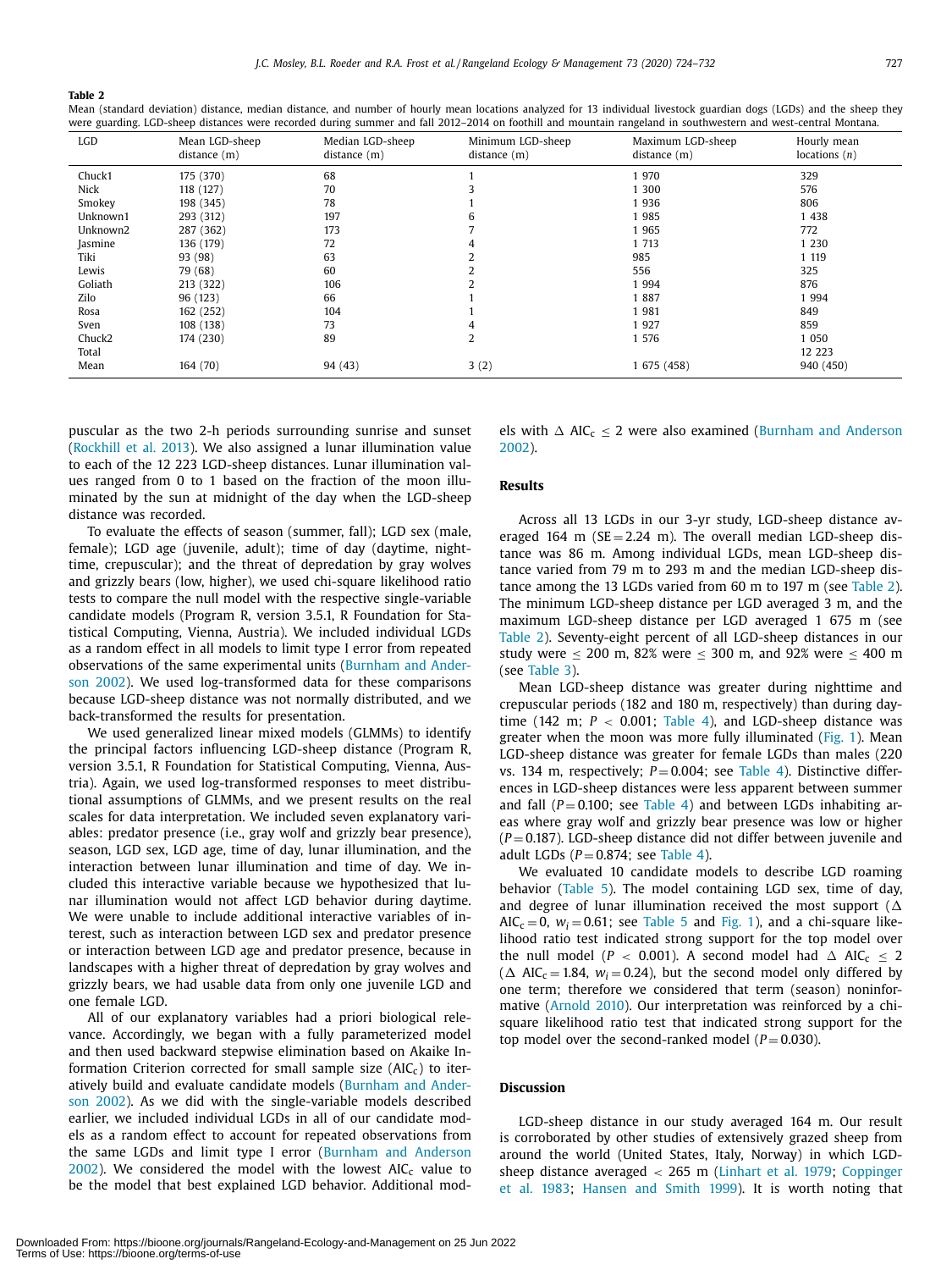#### <span id="page-5-0"></span>**Table 3**

Time of day

Percentage distribution of the distances between livestock guardian dogs (LGDs) and the sheep they were guarding during summer or fall 2012-2014 on foothill and mountain rangeland in southwestern and west-central Montana  $(n = 12 223$  hourly mean locations).

|                             | rine or day         |                     |                       |                     |                     |                   |                     |                   |                     |
|-----------------------------|---------------------|---------------------|-----------------------|---------------------|---------------------|-------------------|---------------------|-------------------|---------------------|
|                             | Crepuscular         |                     | Daytime               |                     | Nighttime           |                   | Total               |                   |                     |
| LGD-sheep<br>$distance$ (m) | Female<br>$n = 625$ | Male $n = 1$<br>076 | Female $n = 1$<br>825 | Male $n = 3$<br>694 | Female $n=1$<br>839 | Male $n=3$<br>164 | Female $n=4$<br>289 | Male $n=7$<br>934 | All $n = 12$<br>223 |
|                             |                     |                     |                       |                     |                     |                   |                     |                   |                     |
| $\leq 100$                  | 33                  | 66                  | 48                    | 70                  | 38                  | 58                | 42                  | 64                | 56                  |
| 101-200                     | 27                  | 19                  | 24                    | 19                  | 25                  | 24                | 25                  | 21                | 22                  |
| 201-300                     | 16                  |                     | 13                    |                     | 15                  |                   | 14                  |                   | 10                  |
| 301-400                     | q                   |                     |                       |                     |                     |                   |                     |                   |                     |
| 401-500                     |                     |                     |                       |                     |                     |                   |                     |                   |                     |
| 501-600                     |                     |                     |                       |                     |                     |                   |                     |                   |                     |
| 601-700                     |                     | $\leq 1$            |                       | ← '                 |                     |                   |                     |                   |                     |
| 701-800                     |                     | $\leq 1$            | $\,<\,$ 1             | $<$ 1               |                     | < 1               |                     | ~ 1               | < 1                 |
| 801-900                     |                     | $\leq 1$            | $\,<\,1$              | $\lt 1$             | $\lt 1$             | $\lt$ 1           | $\leq$ 1            | $\leq 1$          | < 1                 |
| 901-1 000                   |                     | < 1                 | < 1                   | ا >                 |                     | $\lt$ 1           | $\lt$ 1             | $\lt$ $\sim$      | < 1                 |
| > 1000                      |                     |                     |                       |                     |                     | n.                |                     |                   | C.                  |
| Total                       | 100                 | 100                 | 100                   | 100                 | 100                 | 100               | 100                 | 100               | 100                 |

#### **Table 4**

Mean (standard deviation) distances between livestock guardian dogs (LGDs) and the sheep they were guarding during summer or fall 2012–2014 on foothill and mountain rangeland in southwestern and west-central Montana, USA (*n* = 12 223 hourly means). Comparisons among ages of LGDs, sexes of LGDs, seasons of the year, times of day, and relative presence of gray wolves and grizzly bears on the landscape.

| Parameter                         | LGD-sheep<br>distance (m) | Chi-square <sup>1</sup> | P <sup>1</sup> |
|-----------------------------------|---------------------------|-------------------------|----------------|
| LGD age                           |                           |                         |                |
| Juvenile                          | 151 (245)                 | 0.03                    | 0.874          |
| Adult                             | 172 (249)                 |                         |                |
| LGD sex                           |                           |                         |                |
| Female                            | 220 (288)                 | 8.37                    | 0.004          |
| Male                              | 134 (217)                 |                         |                |
| Season                            |                           |                         |                |
| Summer                            | 130 (196)                 | 2.79                    | 0.100          |
| Fall                              | 186 (273)                 |                         |                |
| Time of day                       |                           |                         |                |
| Daytime                           | 142 (230)                 | 117.16                  | ~< 0.001       |
| Crepuscular                       | 180 (273)                 |                         |                |
| Nighttime                         | 182 (256)                 |                         |                |
| Gray wolf & grizzly bear presence |                           |                         |                |
| Low                               | 175 (254)                 | 1.74                    | 0.187          |
| Higher                            | 141 (232)                 |                         |                |

<sup>1</sup> Chi-square values and *P* values from likelihood ratio tests comparing the null model to the univariate model of effects. All models included random intercepts for individual LGDs.

our result and the results of the studies cited earlier differ dramatically from a recent study in which LGD-sheep distance averaged 626 m [\(Young](#page-9-0) et al. 2019). The large discrepancy is probably due to methodology. We recorded LGD and sheep locations at 5-min intervals and averaged them hourly to minimize temporal mismatches between the sheep and LGD locations. Alternatively, Young et al. [\(2019\)](#page-9-0) recorded sheep locations once per h and recorded LGD locations once every 2.5 h or once every 5 h. Next, Young et al. [\(2019\)](#page-9-0) defined LGD and sheep locations as simultaneous when LGD and sheep locations were recorded within 1 h of each other. Thus, in Young et al. [\(2019\)](#page-9-0) LGD and sheep locations mismatched temporally by 1 h could have resulted in an LGDsheep distance of up to 2.7 km even if the sheep and LGD never separated spatially and traveled side-by-side for 1 h at the average walking speed of domestic sheep (2.7 km/h; [Squires](#page-9-0) et al. 1972).

LGDs need to be attentive and remain near their sheep in order to react when predators approach [\(Coppinger](#page-8-0) et al. 1983). LGDs also need to move away from their sheep occasionally to detect when predators are in close proximity (i.e., patrolling behavior) [\(Linhart](#page-8-0) et al. 1979; [Hansen](#page-8-0) and Smith 1999; Green and [Woodruff 1983\).](#page-8-0) When more than one LGD is present, LGDs often work together, with one or more LGDs remaining close to the sheep while others move to detect or challenge [predators](#page-8-0) (McGrew and Blakesley 1982; van [Bommel](#page-9-0) and Johnson 2015; Allen et al. 2016). [Consequently,](#page-8-0) LGD-sheep distances are expected to vary within and among LGDs. [Hansen](#page-8-0) and Smith (1999), for example, documented that average LGD-sheep distance of individual, uncontrolled LGDs varied from 5 to 500 m during summer nights on forested mountain range in central Norway. In our study the average LGD-sheep distance of individual LGDs varied from 79 to 293 m, which suggests that sheep producers may wish to purposely select LGDs that tend to remain closer to their sheep if the producer's sheep regularly graze near popular recreational sites or near rural residences. Previous research suggests that LGD-sheep

#### **Table 5**

Fit statistics for models of livestock guardian dog (LGD) roaming behavior while guarding sheep during summer or fall 2012–2014 on foothill and mountain rangeland in southwestern and west-central Montana ( $n$   $=$  12 223 hourly mean locations). Models are ranked by Akaike Information Criterion (AIC<sub>c</sub>), K is the number of fixed effects,  $\Delta$ AIC<sub>c</sub> is the difference of each model's AIC<sub>c</sub> value from that of the highest ranked model, and w<sub>i</sub> is the Akaike weight (sum of all Akaike weights = 1.00).

| Model                                                                       | $\rm K^1$ | AIC <sub>c</sub> | $\triangle$ AIC <sub>c</sub> | $W_i$ | Cumulative w <sub>i</sub> |
|-----------------------------------------------------------------------------|-----------|------------------|------------------------------|-------|---------------------------|
| Lunar illumination + Time of $day + Sex$                                    |           | 34 380.18        | 0                            | 0.61  | 0.61                      |
| Lunar illumination + Time of $day + Sex + Season$                           | 8         | 34 382.02        | 1.84                         | 0.24  | 0.85                      |
| Lunar illumination $+$ Time of day                                          | 6         | 34 384.02        | 3.83                         | 0.09  | 0.94                      |
| Lunar illumination + Time of $day + Sex + Season + Predator$ presence       | 9         | 34 385.48        | 5.30                         | 0.04  | 0.99                      |
| Lunar illumination + Time of $day + Sex + Season + Predator presence + Age$ | 10        | 34 387.70        | 7.52                         | 0.01  | 1.00                      |
| Lunar illumination $\times$ Time of day                                     | 8         | 34 389.54        | 9.36                         | 0.00  | 1.00                      |
| Time of day                                                                 |           | 34 465.05        | 84.87                        | 0.00  | 1.00                      |
| Season + Time of day                                                        | 6         | 34 467.54        | 87.36                        | 0.00  | 1.00                      |
| Lunar illumination                                                          |           | 34 487.62        | 107.43                       | 0.00  | 1.00                      |
| Lunar illumination + Season                                                 |           | 34 491.12        | 110.94                       | 0.00  | 1.00                      |
| Null                                                                        |           | 34 566.66        | 186.47                       | 0.00  | 1.00                      |

<sup>1</sup> All models included random intercepts for individual LGDs.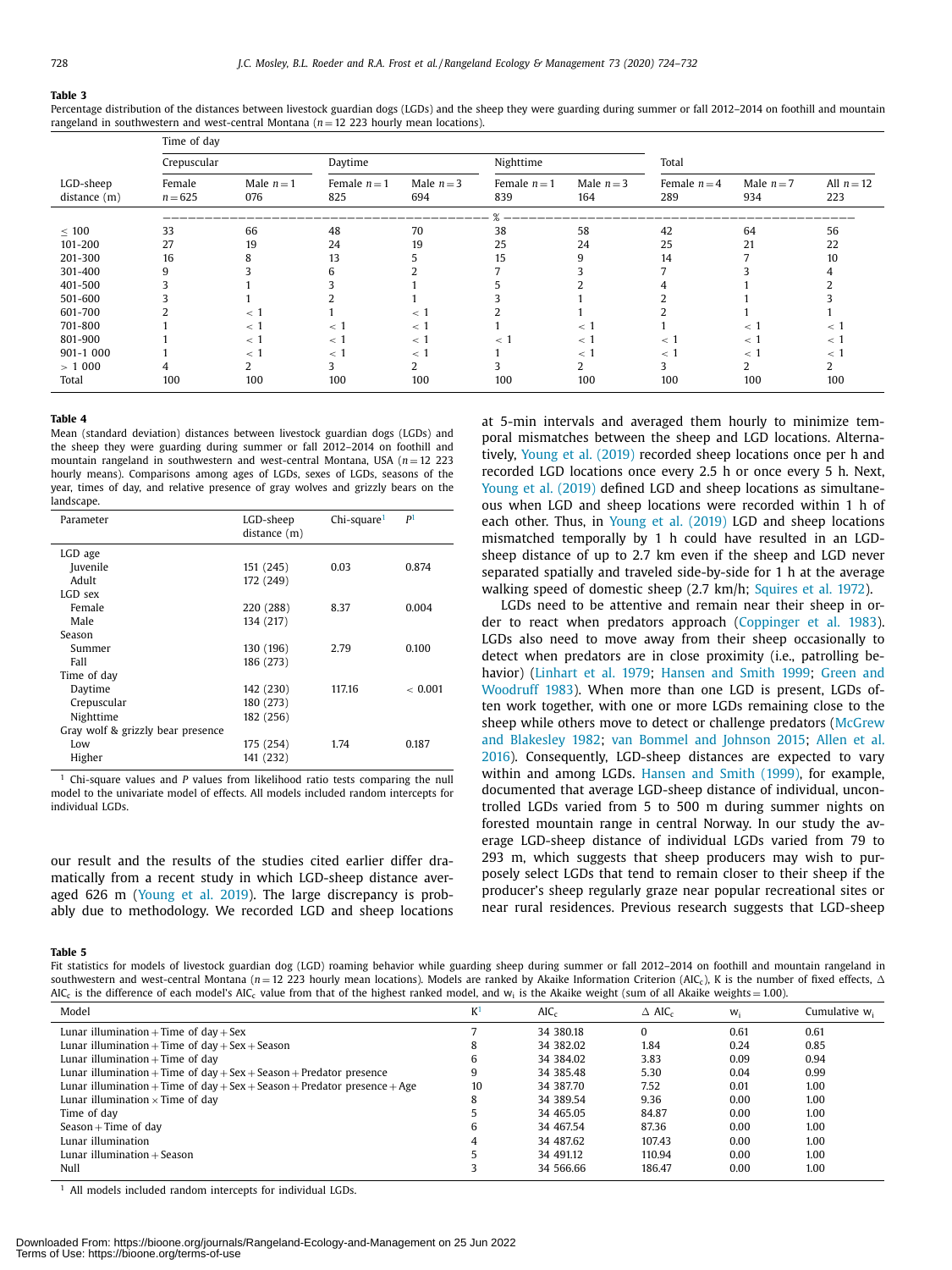<span id="page-6-0"></span>

**Fig. 1.** Predicted responses for distances between livestock guardian dogs (LGDs) and the sheep they were guarding during summer or fall 2012–2014 on foothill and mountain rangeland in southwestern and west-central Montana. Responses by male and female LGDs are shown relative to lunar illumination during daytime (**A**), crepuscular periods (**B**), and nighttime (**C**).

distances tend to be less when, as pups, LGDs develop close social bonds with sheep [\(Espuno](#page-8-0) et al. 2004; [Zingaro](#page-9-0) et al. 2018).

#### *Time of day*

LGDs in our study remained, on average, about 40 m farther from their sheep during nighttime and crepuscular periods than during daytime. We attribute this difference to greater patrolling behavior, given that most sheep depredations by gray wolves, grizzly bears, and coyotes occur at night and during crepuscular periods [\(Johnson](#page-8-0) and Griffel 1982; [O'Gara](#page-9-0) et al. 1983; Stone et al. 2017). Our results are [consistent](#page-9-0) with [Zingaro](#page-9-0) et al. (2018), who documented that LGDs in Italy were farther from their sheep when the risk of depredation was greater. The increased LGD-sheep distance that we documented during crepuscular periods versus during daytime is also consistent with previous research in the French Alps, where LGDs were regularly observed moving away from their sheep during early morning to defecate and urinate and then returning to their sheep [\(Landry](#page-8-0) et al. 2014). LGDs on Australian rangelands also moved away from their sheep during early morning (4 a.m. to 8 a.m.) (van [Bommel](#page-9-0) and Johnson 2014). Our results differ from [Gipson](#page-8-0) et al. (2012), who reported that LGD-sheep distance in western Oklahoma was less at night during the second yr of their 2-yr study (27 m at night vs. 58 m during daytime). However, these data were collected from only one LGD within one 1.3-ha pasture during a 2-wk period [\(Gipson](#page-8-0) et al. 2012).

Nighttime LGD-sheep distance in our study averaged 182 m. Our result is comparable with [Linhart](#page-8-0) et al. (1979), who documented that LGDs at night in western Montana and south-central North Dakota generally stayed within 200 m of the sheep bedground. [Hansen](#page-8-0) and Smith (1999) documented that LGD-sheep distance averaged 261 m during summer nights on forested mountain range in central Norway.

Daytime LGD-sheep distance in our study averaged 142 m, which was notably more than daytime LGD-sheep distances during summer in the central Appenine Mountains of Italy, an environment similar to our study area [\(Coppinger](#page-8-0) et al. 1983). Only one of 33 LGDs in the Italian study had an average daytime LGDsheep distance  $> 100$  m [\(Coppinger](#page-8-0) et al. 1983). The shorter LGDsheep distances recorded by [Coppinger](#page-8-0) et al. (1983) likely reflect a difference in methodology. We used one GPS-collared ewe per band of sheep to calculate [LGD-sheep](#page-8-0) distance, whereas Coppinger et al. (1983) visually estimated the distance between an LGD and the nearest sheep in the flock. We expect that the nearest sheep would, on average, be closer to an LGD than the representative GPS-collared sheep that we used in our study.

#### *Lunar illumination*

LGD-sheep distance of both male and female LGDs was greater when the moon was brighter, with average LGD-sheep distance of both male and female LGDs increasing about 50 m from zero to full lunar illumination. Yet even when the moon was brightest, LGDsheep distance averaged < 200 m for males and < 300 m for females, less than the 400-m distance that ASI recommends sheep be kept from high-use recreational areas (Reece and [Brown](#page-9-0) 2011).

We interpreted the positive correlation between LGD-sheep distance and lunar illumination as a response by LGDs to depredation risk. LGDs respond to predators, in part, by chasing predators away from their sheep [\(Jorgensen](#page-8-0) 1979; Green and [Woodruff 1989\)](#page-8-0), and depredation risk from top predators is greatest when the moon is bright, likely because increased moonlight increases the ability of predators to see their prey [\(Theuerkauf](#page-9-0) et al. 2003; Griffin et al. 2005; [Pratas-Santiago](#page-8-0) et al. 2016).

We documented that LGD-sheep distance and lunar illumination were positively correlated during daytime, as well as during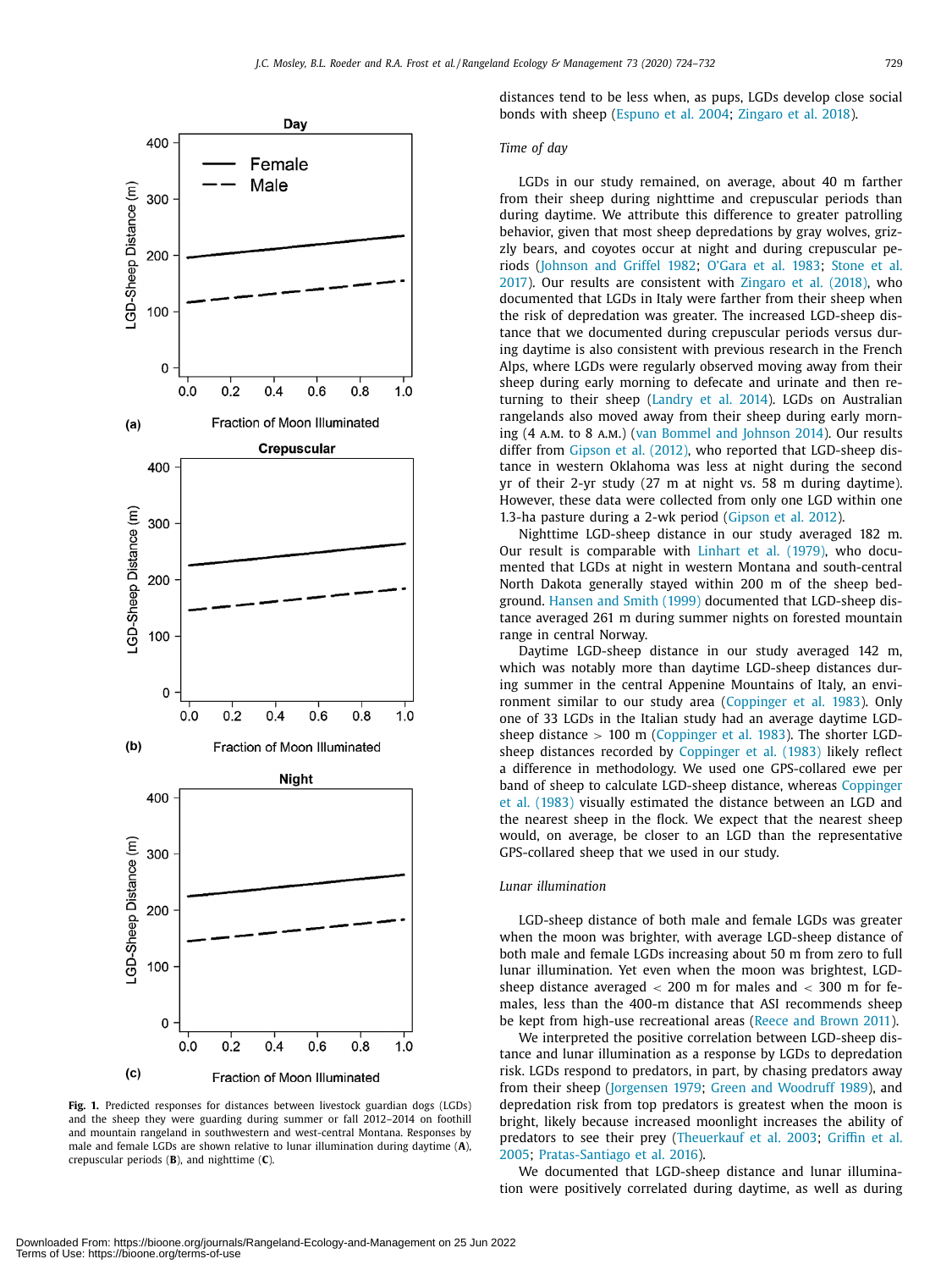nighttime and crepuscular periods. In addition, LGD-sheep distance was lower during daytime when compared with similar fractions of lunar illumination during either nighttime or crepuscular periods. Together, this suggests that LGDs displayed a delayed response to the decreased depredation risk present during daylight, and it suggests that LGDs were responding more to depredation risk than to the direct effect of lunar illumination. If LGDs roamed farther from their sheep to protect them during nights and crepuscular periods when the moon was bright and depredation risk was greater, we speculate that LGDs may have required several hours to subsequently decrease LGD-sheep distance as depredation risk subsided during daylight. This delayed response could account for the positive correlation during daytime that we observed between LGDsheep distance and lunar brightness. A similar time lag in animal behavioral response to moon phases was observed in southwestern Spain, where European rabbits *(Oryctolagus cuniculus)* apparently required several days to adjust their behavior in response to increased nighttime predation during full moons by their top predator, Iberian lynx (*Lynx pardinus;* [Penteriani](#page-9-0) et al. 2013).

#### *LGD sex*

Female LGDs in our study roamed, on average, about 86 m farther from their sheep than male LGDs. Our result differs from previous studies in Italy and Turkey that documented no difference in [LGD-sheep](#page-8-0) distance between female and male LGDs (Akyazi et al. 2018; [Zingaro](#page-9-0) et al. 2018). All LGDs in our study were either spayed or neutered. Neutered male LGDs tend to remain closer to their sheep than sexually intact male LGDs, and neutered male LGDs are less distracted by wild or feral female canids in estrus (Timm and [Schmidz](#page-9-0) 1989; Green and [Woodruff 1990\)](#page-8-0). Also, spayed female LGDs are less likely to attract wild or feral male canids, and spayed LGDs do not need to be removed from guard duty to whelp and rear pups (Timm and [Schmidz](#page-9-0) 1989). In a survey of livestock producers in 47 US states and 7 Canadian provinces, spayed or neutered LGDs were judged equally effective as sexually intact LGDs (Green and [Woodruff 1988\)](#page-8-0).

#### *Season*

LGDs in our study roamed, on average, 56 m farther from their sheep during summer than during fall. We are unaware of any previous investigations of seasonal effects on LGD-sheep distance, although a comparison of home range sizes of LGDs in Australia observed no difference between summer versus [fall-winter](#page-9-0) (van Bommel and Johnson 2014).

#### *Gray wolves and grizzly bears*

LGDs often successfully chase coyotes, mountain lions, black bears, and to a lesser extent grizzly bears, away from the sheep they are guarding [\(Jorgensen](#page-8-0) 1979; Green and [Woodruff 1989\)](#page-8-0). In Montana, coyotes, mountain lions, and bears may be naturally wary of large canines such as LGDs because these predators coevolved in landscapes with gray wolves [\(Bangs](#page-8-0) et al. 2005). In contrast, gray wolves exhibit much less fear of LGDs and gray wolves in packs often attack and kill LGDs [\(Bangs](#page-8-0) et al. 2005). Accordingly, we have observed few old and bold LGDs in areas of Montana inhabited by gray wolf packs. LGDs in our study remained, on average, 34 m closer to their sheep in landscapes where gray wolf presence was higher, although this difference was not distinctive statistically. We speculate that the LGDs in our study may have learned that it is safer and more effective to remain slightly closer to the sheep and the herder when the landscape is inhabited by wolf packs.

Some European researchers and shepherds believe that brown bears *(Ursus arctos)* and wolves are not dissuaded by LGDs unless LGDs chase bears and wolves long [distances](#page-9-0) (Urbigkit and Urbigkit 2010). For example, in Norway LGDs chased a brown bear *(Ursus arctos)* for 25 min until the bear was 1 km away from the flock [\(Hansen](#page-8-0) and Bakken 1999), and in Bulgaria LGDs were observed chasing wolves until they were 2 km from their sheep (Dohner 2007:140). These [observations](#page-8-0) might imply that LGDs on average would roam farther from their sheep in landscapes inhabited by gray wolves and grizzly bears. Our results did not indicate this to be true, but we did observe that LGDs occasionally roamed far from their sheep with or without the presence of gray wolves and grizzly bears. Every LGD in our study had at least 1 hourly mean LGD-sheep distance that exceeded 550 m, and seven LGDs had at least 1 hourly mean LGD-sheep distance that exceeded 1.9 km. Included among these seven LGDs were four males and three females from six different breeds (Akbash, Great Pyrenees, Komondor  $(n=2)$ , Miramma, Sharplaninatz, and Spanish Mastiff  $\times$  Great Pyrenees).

## *LGD age*

LGD-sheep distance in our study was similar for adult (5- to 9-yr-old) versus juvenile (1- to 2-yr-old) LGDs. Our result differed from [Zingaro](#page-9-0) et al. (2018), who documented that older LGDs remained closer to their sheep than did younger LGDs, but most of the LGDs monitored by [Zingaro](#page-9-0) et al. (2018) were juveniles (i.e., 22 of 29 LGDs were  $\leq$  2 yr old and 14 of the 22 juveniles were  $\leq$  1 yr old).) [Zingaro](#page-9-0) et al. (2018) speculated that the younger LGDs roamed farther from their sheep because they were not yet strongly bonded socially to the sheep they were guarding. Indeed, LGDs commonly require 12−24 mo of bonding with sheep, beginning at 1−2 mo of age, before they become effective guardians [\(Redden](#page-9-0) et al. 2015).

# **Management implications**

LGDs are an effective tool for facilitating livestock-predator coexistence, simultaneously minimizing, but not eliminating, negative consequences to both livestock and predators (van Eeden et al. 2017; [Spencer](#page-9-0) et al. 2020; [Whitehouse-Ted](#page-9-0) et al. 2020). As such, LGDs are fundamentally important to predator conservation and to sustaining range sheep production in extensive grazing systems. Conflicts can occur, however, between LGDs and humans. We examined the behavior of LGDs while protecting range sheep as one step toward refining strategies for mitigating conflicts among LGDs, recreationists, and rural residents in the western United States. An existing BMP suggests that groups of sheep guarded by LGDs should be kept at least 400 m from high-use recreational sites (Reece and [Brown](#page-9-0) 2011). Our results indicated that this buffer does not need to be expanded in foothill and mountain landscapes inhabited by gray wolves and grizzly bears. And although LGD-sheep distances in our study differed distinctly between male and female LGDs, daytime versus nighttime or crepuscular periods, and new versus full moons, our results suggest that keeping range sheep 400 m away from recreation sites and rural residences will likely prevent > 90% of potentially agonistic encounters between LGDs and humans. Even during full moons when LGD-sheep distance was greatest, LGD-sheep distance averaged < 200 m for males and < 300 m for females. Overall, LGD-sheep distance in our study averaged 164 m and the median LGD-sheep distance was 86 m.

LGD-sheep distance did vary among individual LGDs, suggesting that sheep producers may want to select LGDs that remain closer to their sheep if their sheep regularly graze near high-use recreational sites or near residential areas. We noted that the sheepherders who collaborated with us in this study, without the ben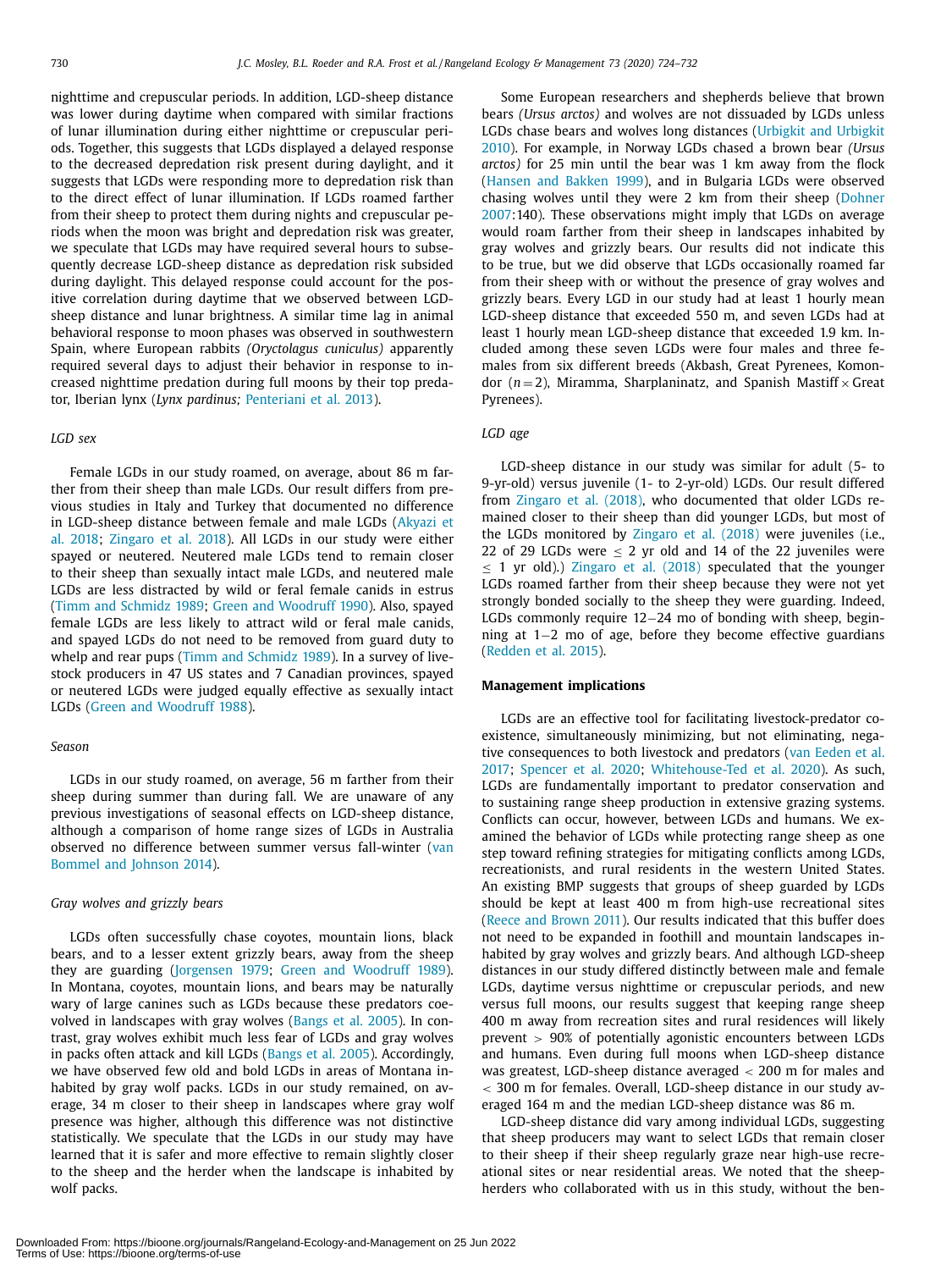<span id="page-8-0"></span>efit of GPS measurements and by observation alone, could readily identify those individual LGDs that tended to travel farther from their sheep versus those LGDs that tended to remain closer to their sheep. Average LGD-sheep distance varied from 79 m to 293 m among the 13 LGDs in our study, while the median LGD-sheep distance among the 13 LGDs in our study varied from 60 m to 197 m.

Finally, we recommend that sheep producers, government agencies, and private landowners post signs and distribute brochures to inform recreationists and others when LGDs are present and to advise people about actions they can take to avoid human-LGD conflicts [\(USDA-APHIS](#page-9-0) 2010a, [2010b\)](#page-9-0). We also suggest that future research should explore 1) the effects of wolves and grizzly bears on LGD aggressiveness toward humans, 2) the effects of varied LGD training and bonding techniques on LGD roaming behavior and aggressiveness toward humans, and 3) strategies to confine LGDs near their sheep (e.g., virtual fencing technology) and the associated impacts of these strategies on depredation deterrence by LGDs.

#### **Acknowledgments**

We gratefully acknowledge collaboration and support from seven private ranches; three state livestock producer associations (Montana Wool Growers Association, Montana Public Lands Council, Montana Association of State Grazing Districts); five federal government agencies (USDA-APHIS Wildlife Services, USDA Agricultural Research Service, US Forest Service, Bureau of Land Management, Natural Resources Conservation Service); the Montana Agricultural Experiment Station; and Montana State University Extension. We extend special thanks to Chase Adams, John and Nina Baucus, Jay Bodner, Bob Brekke, Austin Cantwell, Kevin Halverson, John Helle, Kelly Ingalls, John Lehfeldt, Jim Murphy, Jon Siddoway, Sven Svenson, John Stueber, Floyd Thompson, Randy Tunby, and Jim Wickel. We also thank Roger Sheley and 2 anonymous reviewers for their helpful comments that improved our manuscript.

#### **Funding**

Funding was provided by the Bair Ranch Foundation and USDA National Institute of Food and Agriculture–Western SARE (Sustainable Agriculture Research and Education) grants program. The funders had no role in data collection, data analyses, or preparation of the manuscript.

#### **References**

- [Ahmed,](http://refhub.elsevier.com/S1550-7424(20)30051-8/sbref0001) S., [Jackson-Smith,](http://refhub.elsevier.com/S1550-7424(20)30051-8/sbref0001) D., 2019. Impacts of spatial patterns of rural and exurban residential development on agricultural trends in the Intermountain West. SAGE Open [July-September,](http://refhub.elsevier.com/S1550-7424(20)30051-8/sbref0001) 1–15.
- [Akyazi,](http://refhub.elsevier.com/S1550-7424(20)30051-8/sbref0002) I., [Ograk,](http://refhub.elsevier.com/S1550-7424(20)30051-8/sbref0002) Y.Z., [Eraslan,](http://refhub.elsevier.com/S1550-7424(20)30051-8/sbref0002) E., [Arslan,](http://refhub.elsevier.com/S1550-7424(20)30051-8/sbref0002) M., [Matur,](http://refhub.elsevier.com/S1550-7424(20)30051-8/sbref0002) E., 2018. Livestock guarding behavior of Kangal dogs in their native habitat. Applied Animal [Behaviour](http://refhub.elsevier.com/S1550-7424(20)30051-8/sbref0002) Science 201, 61–66.
- Allen, L.R., Stewart-Moore, N., Byrne, D., Allen, B.L., 2016. Guardian dogs protect sheep by guarding sheep, not by establishing territories and excluding predators. Animal Production Science. Available at: [http://dx.doi.org/10.1071/](http://dx.doi.org/10.1071/AN16030) AN16030 .
- [Andelt,](http://refhub.elsevier.com/S1550-7424(20)30051-8/sbref0004) W.F., 1992. [Effectiveness](http://refhub.elsevier.com/S1550-7424(20)30051-8/sbref0004) of livestock guarding dogs for reducing predation on domestic sheep. Wildlife Society Bulletin 20, 55–62.
- [Andelt,](http://refhub.elsevier.com/S1550-7424(20)30051-8/sbref0005) W.F., 1999. Relative effectiveness of [guarding-dog](http://refhub.elsevier.com/S1550-7424(20)30051-8/sbref0005) breeds to deter predation on domestic sheep in Colorado. Wildlife Society Bulletin 27, 706–714.
- [Andelt,](http://refhub.elsevier.com/S1550-7424(20)30051-8/sbref0006) W.F., 2004. Use of livestock guarding animals to reduce [predation](http://refhub.elsevier.com/S1550-7424(20)30051-8/sbref0006) on livestock. Sheep and Goat Research Journal 19, 72–75.
- [Andelt,](http://refhub.elsevier.com/S1550-7424(20)30051-8/sbref0007) W.F., [Hopper,](http://refhub.elsevier.com/S1550-7424(20)30051-8/sbref0007) S.N., 2000. Livestock guard dogs reduce predation on domestic sheep in Colorado. Journal of Range [Management](http://refhub.elsevier.com/S1550-7424(20)30051-8/sbref0007) 53, 259–267.
- [Arnold,](http://refhub.elsevier.com/S1550-7424(20)30051-8/sbref0008) T.W., 2010. [Uninformative](http://refhub.elsevier.com/S1550-7424(20)30051-8/sbref0008) parameters and model selection using Akaike's Information Criterion. Journal of Wildlife Management 74, 1175–1178.
- ASI [American Sheep Industry [Association\],](http://refhub.elsevier.com/S1550-7424(20)30051-8/sbref0009) 2015. SID Sheep Production Handbook. American Sheep Industry Association, Centennial, CO, USA.
- [Bangs,](http://refhub.elsevier.com/S1550-7424(20)30051-8/sbref0010) E., [Jimenez,](http://refhub.elsevier.com/S1550-7424(20)30051-8/sbref0010) M., [Niemeyer,](http://refhub.elsevier.com/S1550-7424(20)30051-8/sbref0010) C., [Meier,](http://refhub.elsevier.com/S1550-7424(20)30051-8/sbref0010) T., [Asher,](http://refhub.elsevier.com/S1550-7424(20)30051-8/sbref0010) V., [Fontaine,](http://refhub.elsevier.com/S1550-7424(20)30051-8/sbref0010) J., [Collinge,](http://refhub.elsevier.com/S1550-7424(20)30051-8/sbref0010) M., [Handegard,](http://refhub.elsevier.com/S1550-7424(20)30051-8/sbref0010) L., [Krischke,](http://refhub.elsevier.com/S1550-7424(20)30051-8/sbref0010) R., [Smith,](http://refhub.elsevier.com/S1550-7424(20)30051-8/sbref0010) D., [Mack,](http://refhub.elsevier.com/S1550-7424(20)30051-8/sbref0010) C., 2005. Livestock guarding dogs and wolves in the northern Rocky Mountains of the United States. Carnivore Damage Prevention News 8, 32–39.
- [Bruskotter,](http://refhub.elsevier.com/S1550-7424(20)30051-8/sbref0011) J.T., [Vaske,](http://refhub.elsevier.com/S1550-7424(20)30051-8/sbref0011) J.J., [Schmidt,](http://refhub.elsevier.com/S1550-7424(20)30051-8/sbref0011) R.H., 2009. Social and cognitive correlates of Utah residents' acceptance of the lethal control of wolves. Human [Dimensions](http://refhub.elsevier.com/S1550-7424(20)30051-8/sbref0011) of Wildlife 14, 119–132.
- [Burnham,](http://refhub.elsevier.com/S1550-7424(20)30051-8/sbref0012) K.P., [Anderson,](http://refhub.elsevier.com/S1550-7424(20)30051-8/sbref0012) D.R., 2002. Model selection and multimodel inference: a practical [information-theoretic](http://refhub.elsevier.com/S1550-7424(20)30051-8/sbref0012) approach, 2nd ed. Springer-Verlag, New York, NY, USA.
- [Clark,](http://refhub.elsevier.com/S1550-7424(20)30051-8/sbref0013) P.E., [Johnson,](http://refhub.elsevier.com/S1550-7424(20)30051-8/sbref0013) D.E., [Kniep,](http://refhub.elsevier.com/S1550-7424(20)30051-8/sbref0013) M.A., [Huttash,](http://refhub.elsevier.com/S1550-7424(20)30051-8/sbref0013) B., [Wood,](http://refhub.elsevier.com/S1550-7424(20)30051-8/sbref0013) A., [Johnson,](http://refhub.elsevier.com/S1550-7424(20)30051-8/sbref0013) M.D., McGillvan, C., [Titus,](http://refhub.elsevier.com/S1550-7424(20)30051-8/sbref0013) K., 2006. An advanced, low-cost, [GPS-based](http://refhub.elsevier.com/S1550-7424(20)30051-8/sbref0013) animal tracking system. Rangeland Ecology & [Management](http://refhub.elsevier.com/S1550-7424(20)30051-8/sbref0013) 59, 334–340.
- [Clark,](http://refhub.elsevier.com/S1550-7424(20)30051-8/sbref0014) P.E., [Johnson,](http://refhub.elsevier.com/S1550-7424(20)30051-8/sbref0014) D.E., [Larson,](http://refhub.elsevier.com/S1550-7424(20)30051-8/sbref0014) L.L., [Louhaichi,](http://refhub.elsevier.com/S1550-7424(20)30051-8/sbref0014) M., [Roland,](http://refhub.elsevier.com/S1550-7424(20)30051-8/sbref0014) T., [Williams,](http://refhub.elsevier.com/S1550-7424(20)30051-8/sbref0014) J., 2017. Effects of wolf presence on daily travel distance of range cattle. Rangeland Ecology & [Management](http://refhub.elsevier.com/S1550-7424(20)30051-8/sbref0014) 70, 657–665.
- [Coppinger,](http://refhub.elsevier.com/S1550-7424(20)30051-8/sbref0015) R., [Lorenz,](http://refhub.elsevier.com/S1550-7424(20)30051-8/sbref0015) J., [Glendinning,](http://refhub.elsevier.com/S1550-7424(20)30051-8/sbref0015) J., [Pinardi,](http://refhub.elsevier.com/S1550-7424(20)30051-8/sbref0015) P., 1983. [Attentiveness](http://refhub.elsevier.com/S1550-7424(20)30051-8/sbref0015) of guarding dogs for reducing predation on domestic sheep. Journal of Range Management 36, 275–279.
- [Dohner,](http://refhub.elsevier.com/S1550-7424(20)30051-8/sbref0016) J.V., 2007. Livestock guardians: using dogs, donkeys and llamas to protect your herd. Storey [Publishing,](http://refhub.elsevier.com/S1550-7424(20)30051-8/sbref0016) North Adams, MA, USA.
- [Espuno,](http://refhub.elsevier.com/S1550-7424(20)30051-8/sbref0017) N., [Lequette,](http://refhub.elsevier.com/S1550-7424(20)30051-8/sbref0017) B., [Poulle,](http://refhub.elsevier.com/S1550-7424(20)30051-8/sbref0017) M.L., [Migot,](http://refhub.elsevier.com/S1550-7424(20)30051-8/sbref0017) P., [Lebreton,](http://refhub.elsevier.com/S1550-7424(20)30051-8/sbref0017) J.D., 2004. Heterogenous response to preventive sheep husbandry during wolf [recolonization](http://refhub.elsevier.com/S1550-7424(20)30051-8/sbref0017) of the French Alps. Wildlife Society Bulletin 53, 1689–1699.
- FASS [Federation of Animal Science Societies], 2010. Guide for the care and use of agricultural animals in research and teaching, 3rd ed. Federation of Animal Science Societies, [Champaign,](http://refhub.elsevier.com/S1550-7424(20)30051-8/sbref0018) IL, USA.
- [Gipson,](http://refhub.elsevier.com/S1550-7424(20)30051-8/sbref0019) T.A., [Sahlu,](http://refhub.elsevier.com/S1550-7424(20)30051-8/sbref0019) T., [Villaquiram,](http://refhub.elsevier.com/S1550-7424(20)30051-8/sbref0019) M., [Hart,](http://refhub.elsevier.com/S1550-7424(20)30051-8/sbref0019) S.P., [Joseph,](http://refhub.elsevier.com/S1550-7424(20)30051-8/sbref0019) J., [Merkel,](http://refhub.elsevier.com/S1550-7424(20)30051-8/sbref0019) R.C., [Goetsch,](http://refhub.elsevier.com/S1550-7424(20)30051-8/sbref0019) A.L., 2012. Use of global positioning system collars to monitor spa[tial-temporal](http://refhub.elsevier.com/S1550-7424(20)30051-8/sbref0019) movements of co-grazing goats and sheep and their common guardian dog. Journal of Applied Animal Research 40, 354–369.
- [Green,](http://refhub.elsevier.com/S1550-7424(20)30051-8/sbref0020) J.S., [Woodruff,](http://refhub.elsevier.com/S1550-7424(20)30051-8/sbref0020) R.A., 1983. The use of three breeds of dog to protect rangeland sheep from [predators.](http://refhub.elsevier.com/S1550-7424(20)30051-8/sbref0020) Applied Animal Ethology 11, 141–161.
- [Green,](http://refhub.elsevier.com/S1550-7424(20)30051-8/sbref0021) J.S., [Woodruff,](http://refhub.elsevier.com/S1550-7424(20)30051-8/sbref0021) R.A., 1988. Breed comparisons and [characteristics](http://refhub.elsevier.com/S1550-7424(20)30051-8/sbref0021) of use of livestock guarding dogs. Journal of Range Management 41, 249–251.
- [Green,](http://refhub.elsevier.com/S1550-7424(20)30051-8/sbref0022) J.S., [Woodruff,](http://refhub.elsevier.com/S1550-7424(20)30051-8/sbref0022) R.A., 1989. [Livestock-guarding](http://refhub.elsevier.com/S1550-7424(20)30051-8/sbref0022) dogs reduce depredation by bears. In: Bromley, M. (Ed.), Bear-people conflicts: proceedings of a symposium on management strategies. Wildlife Management Division, Department of Renewable Resources, Government of the Northwest Territories, Yellowknife, NWT, Canada, pp. 49–54.
- [Green,](http://refhub.elsevier.com/S1550-7424(20)30051-8/sbref0023) J.S., [Woodruff,](http://refhub.elsevier.com/S1550-7424(20)30051-8/sbref0023) R.A., 1990. ADC guarding dog program update: a focus on managing dogs. Vertebrate Pest Conference [Proceedings](http://refhub.elsevier.com/S1550-7424(20)30051-8/sbref0023) 14, 233–236.
- [Green,](http://refhub.elsevier.com/S1550-7424(20)30051-8/sbref0024) J.S., [Woodruff,](http://refhub.elsevier.com/S1550-7424(20)30051-8/sbref0024) R.A., 1993. Bears, ostriches, and [specialized](http://refhub.elsevier.com/S1550-7424(20)30051-8/sbref0024) grazing: putting guarding dogs to work. Great Plains Wildlife Damage Control Workshop Proceedings 11, 105–108.
- [Green,](http://refhub.elsevier.com/S1550-7424(20)30051-8/sbref0025) J.S., [Woodruff,](http://refhub.elsevier.com/S1550-7424(20)30051-8/sbref0025) R.A., 1999. Livestock guarding dogs: protecting sheep from predators (revised). US Department of [Agriculture-Animal](http://refhub.elsevier.com/S1550-7424(20)30051-8/sbref0025) and Plant Health Inspection Service, Washington, DC, USA *Agriculture Information Bulletin 588*.
- [Griffin,](http://refhub.elsevier.com/S1550-7424(20)30051-8/sbref0026) P.C., [Griffin,](http://refhub.elsevier.com/S1550-7424(20)30051-8/sbref0026) S.C., [Waroquiers,](http://refhub.elsevier.com/S1550-7424(20)30051-8/sbref0026) C., [Mills,](http://refhub.elsevier.com/S1550-7424(20)30051-8/sbref0026) L.S., 2005. Mortality by moonlight: predation risk and the snowshoe hare. Behavioral Ecology 16, 938–944.
- [Hahn,](http://refhub.elsevier.com/S1550-7424(20)30051-8/sbref0027) C.J., [Warren,](http://refhub.elsevier.com/S1550-7424(20)30051-8/sbref0027) S.G., [London,](http://refhub.elsevier.com/S1550-7424(20)30051-8/sbref0027) J., 1995. The effect of moonlight on observation of cloud cover at night, and application to cloud [climatology.](http://refhub.elsevier.com/S1550-7424(20)30051-8/sbref0027) Journal of Climate 8, 1429–1446.
- [Hansen,](http://refhub.elsevier.com/S1550-7424(20)30051-8/sbref0028) I., [Bakken,](http://refhub.elsevier.com/S1550-7424(20)30051-8/sbref0028) M., 1999. [Livestock-guarding](http://refhub.elsevier.com/S1550-7424(20)30051-8/sbref0028) dogs in Norway: Part I. Interactions. Journal of Range Management 52, 2–6.
- [Hansen,](http://refhub.elsevier.com/S1550-7424(20)30051-8/sbref0029) I., [Smith,](http://refhub.elsevier.com/S1550-7424(20)30051-8/sbref0029) M.E., 1999. [Livestock-guarding](http://refhub.elsevier.com/S1550-7424(20)30051-8/sbref0029) dogs in Norway. Part II: different working regimes. Journal of Range Management 52, 312–316.
- [Howery,](http://refhub.elsevier.com/S1550-7424(20)30051-8/sbref0030) L.D., [DeLiberto,](http://refhub.elsevier.com/S1550-7424(20)30051-8/sbref0030) T.J., 2004. Indirect effects of carnivores on livestock foraging behavior and [production.](http://refhub.elsevier.com/S1550-7424(20)30051-8/sbref0030) Sheep and Goat Research Journal 19, 53–57.
- [Johnson,](http://refhub.elsevier.com/S1550-7424(20)30051-8/sbref0031) S.J., [Griffel,](http://refhub.elsevier.com/S1550-7424(20)30051-8/sbref0031) D.E., 1982. Sheep losses on grizzly bear range. Journal of Wildlife [Management](http://refhub.elsevier.com/S1550-7424(20)30051-8/sbref0031) 46, 786–790.
- [Jorgensen,](http://refhub.elsevier.com/S1550-7424(20)30051-8/sbref0032) C., 1979. [Bear-livestock](http://refhub.elsevier.com/S1550-7424(20)30051-8/sbref0032) interactions. University of Montana, Missoula, MT, USA Targhee National Forest [MS thesis].
- [Kinka,](http://refhub.elsevier.com/S1550-7424(20)30051-8/sbref0033) D., [Young,](http://refhub.elsevier.com/S1550-7424(20)30051-8/sbref0033) J.K., 2018. A livestock guardian dog by any other name: similar response to wolves across livestock guardian dog breeds. Rangeland Ecology & [Management](http://refhub.elsevier.com/S1550-7424(20)30051-8/sbref0033) 71, 509–517.
- [Kinka,](http://refhub.elsevier.com/S1550-7424(20)30051-8/sbref0034) D., [Young,](http://refhub.elsevier.com/S1550-7424(20)30051-8/sbref0034) J.K., 2019. Evaluating domestic sheep survival with different breeds of livestock guardian dogs. Rangeland Ecology & [Management](http://refhub.elsevier.com/S1550-7424(20)30051-8/sbref0034) 72, 923–932.
- [Knowlton,](http://refhub.elsevier.com/S1550-7424(20)30051-8/sbref0035) F.F., [Gese,](http://refhub.elsevier.com/S1550-7424(20)30051-8/sbref0035) E.M., [Jaeger,](http://refhub.elsevier.com/S1550-7424(20)30051-8/sbref0035) M.M., 1999. Coyote depredation control: an interface between biology and [management.](http://refhub.elsevier.com/S1550-7424(20)30051-8/sbref0035) Journal of Range Management 52, 398–412.
- Kyba, [C.C.M.,](http://refhub.elsevier.com/S1550-7424(20)30051-8/sbref0036) [Ruhtz,](http://refhub.elsevier.com/S1550-7424(20)30051-8/sbref0036) T., [Fischer,](http://refhub.elsevier.com/S1550-7424(20)30051-8/sbref0036) J., [Holker,](http://refhub.elsevier.com/S1550-7424(20)30051-8/sbref0036) F., 2011. Cloud coverage acts as an amplifier for ecological light pollution in urban [ecosystems.](http://refhub.elsevier.com/S1550-7424(20)30051-8/sbref0036) PLoS ONE 6, e17307.
- [Landry,](http://refhub.elsevier.com/S1550-7424(20)30051-8/sbref0037) J.M., [Millischer,](http://refhub.elsevier.com/S1550-7424(20)30051-8/sbref0037) G., [Borelli,](http://refhub.elsevier.com/S1550-7424(20)30051-8/sbref0037) J.L., [Lyon,](http://refhub.elsevier.com/S1550-7424(20)30051-8/sbref0037) G., 2014. The CanOvis project: studying internal and external factors that may influence livestock guarding dogs' efficiency against wolf predation, [preliminary](http://refhub.elsevier.com/S1550-7424(20)30051-8/sbref0037) results and discussion. Carnivore Damage Prevention News 10, 21–30.
- [Linhart,](http://refhub.elsevier.com/S1550-7424(20)30051-8/sbref0038) S.B., [Sterner,](http://refhub.elsevier.com/S1550-7424(20)30051-8/sbref0038) R.T., [Carrigan,](http://refhub.elsevier.com/S1550-7424(20)30051-8/sbref0038) T.C., [Henne,](http://refhub.elsevier.com/S1550-7424(20)30051-8/sbref0038) D.R., 1979. Komondor guard dogs reduce sheep losses to coyotes: a [preliminary](http://refhub.elsevier.com/S1550-7424(20)30051-8/sbref0038) evaluation. Journal of Range Management 32, 238–241.
- [Lofholm,](http://refhub.elsevier.com/S1550-7424(20)30051-8/sbref0039) N., 2014. BLM takes steps to separate hikers and sheep [protection](http://refhub.elsevier.com/S1550-7424(20)30051-8/sbref0039) dogs. Sheep Industry News 18 (10), 13.
- [Manly,](http://refhub.elsevier.com/S1550-7424(20)30051-8/sbref0040) B.F.J., 2009. Statistics for [environmental](http://refhub.elsevier.com/S1550-7424(20)30051-8/sbref0040) science and management, 2nd ed.. CRC Press, Boca Raton, FL, USA, p. 295.
- [McGrew,](http://refhub.elsevier.com/S1550-7424(20)30051-8/sbref0041) J.C., [Blakesley,](http://refhub.elsevier.com/S1550-7424(20)30051-8/sbref0041) C.S., 1982. How Komondor dogs reduce sheep losses to coyotes. Journal of Range [Management](http://refhub.elsevier.com/S1550-7424(20)30051-8/sbref0041) 35, 693–696.
- [Miller,](http://refhub.elsevier.com/S1550-7424(20)30051-8/sbref0042) J.R.B., [Stoner,](http://refhub.elsevier.com/S1550-7424(20)30051-8/sbref0042) K.J., [Cejtin,](http://refhub.elsevier.com/S1550-7424(20)30051-8/sbref0042) M.R., [Meyer,](http://refhub.elsevier.com/S1550-7424(20)30051-8/sbref0042) T.K., [Middleton,](http://refhub.elsevier.com/S1550-7424(20)30051-8/sbref0042) A.D., [Schmitz,](http://refhub.elsevier.com/S1550-7424(20)30051-8/sbref0042) O.J., 2016. Effectiveness of [contemporary](http://refhub.elsevier.com/S1550-7424(20)30051-8/sbref0042) techniques for reducing livestock depredations by large carnivores. Wildlife Society Bulletin 40, 806–815.